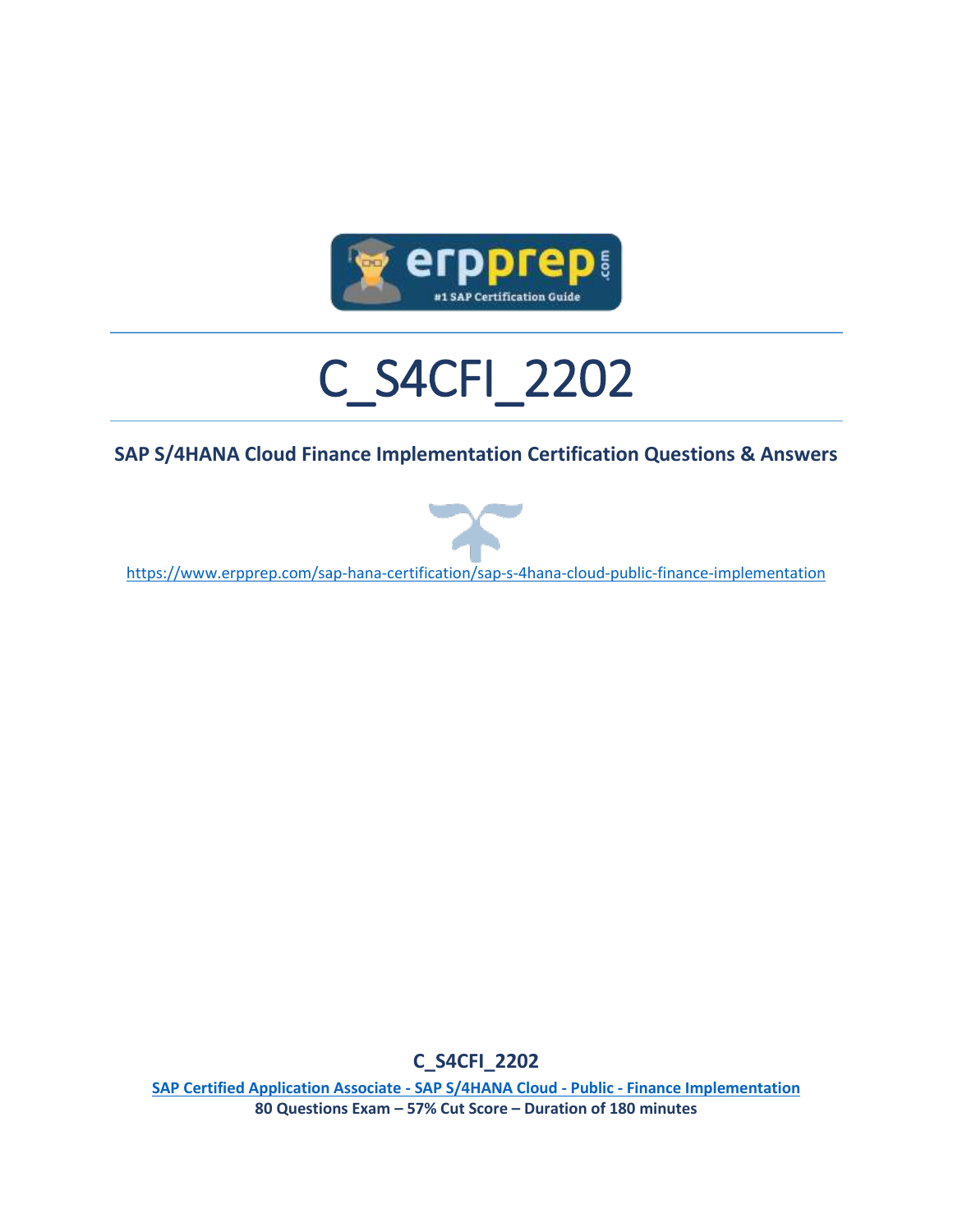

## C\_S4CFI\_2202 Practice Test

ERPPrep.com's C\_S4CFI\_2202 PDF is a comprehensive compilation of questions and answers that have been developed by our team of SAP S/4HANA Cloud Finance Implementation experts and experienced professionals. To prepare for the actual exam, all you need is to study the content of this exam questions. You can identify the weak area with our premium C\_S4CFI\_2202 practice exams and help you to provide more focus on each syllabus topic covered. This method will help you to boost your confidence to pass the SAP S/4HANA Cloud Finance Implementation certification with a better score.

## **C\_S4CFI\_2202 Questions and Answers Set**

#### Question: 1

Which action can a trader perform with the trading platform integration in the SAP Cloud Platform?

There are 2 correct answers to this question.

- a) Release hedge requests from the backend system
- b) Split a trade request into several new trade requests
- c) Edit trades to add missing information
- d) Create cash requests with trading platform profile

#### **Answer: b, c**

#### Question: 2

You define a segment in the Manage your Solution app. What must you assign it to?

Please choose the correct answer.

- a) Ledgers
- b) Profit centers
- c) Cost centers
- d) General ledger accounts

**Answer: b**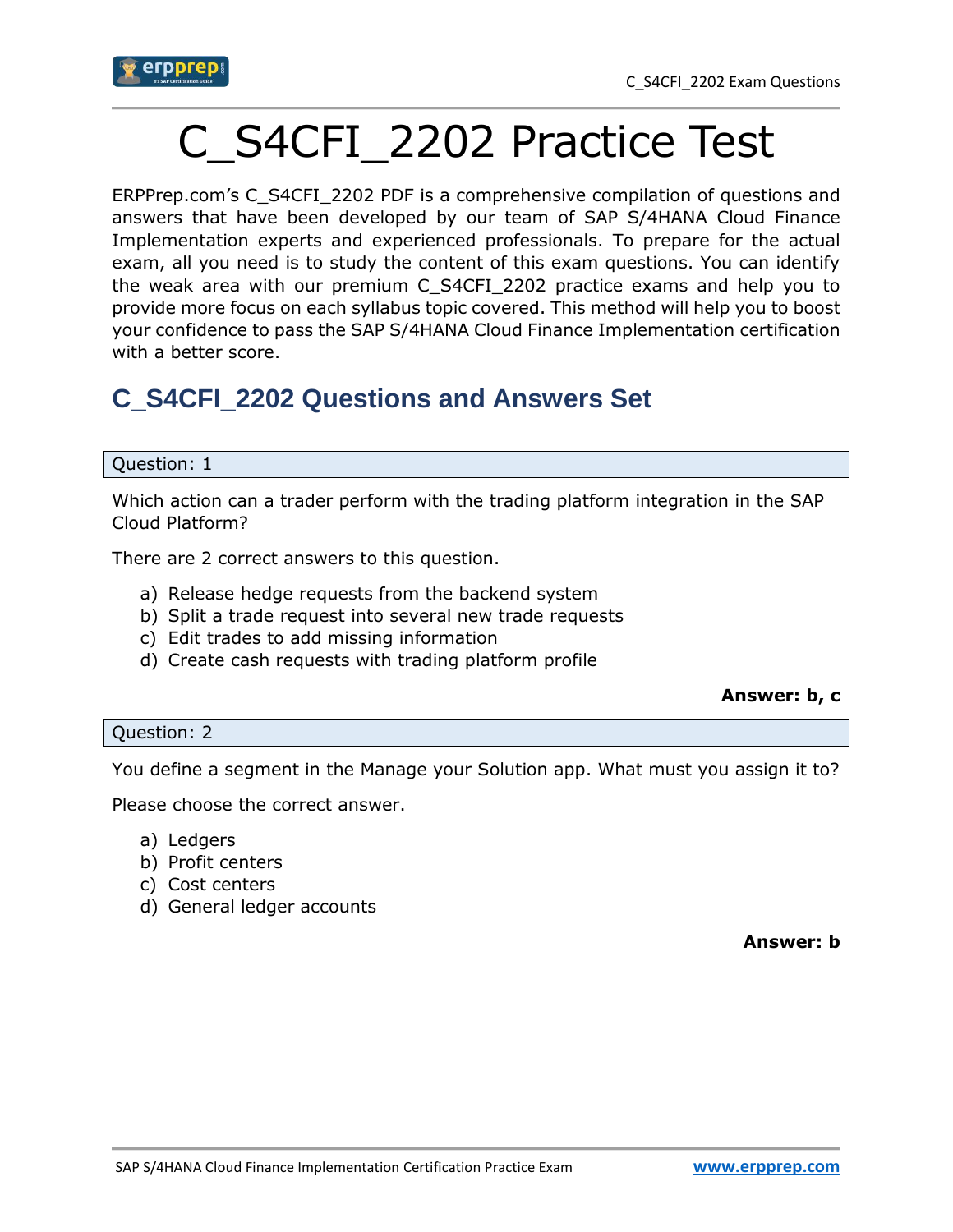

#### Question: 3

How is the technical clearing account used during integrated asset acquisitions?

Please choose the correct answer.

- a) It is debited with the amount posted to the supplier in the valuation documents.
- b) It is credited with the amount posted to the asset in the valuation documents.
- c) It is credited with the amount posted to the asset in the operational document.
- d) It is debited with the amount posted to the supplier in the operational document.

#### **Answer: b**

#### Question: 4

Which data is generated when you activate a business role in identity and access management?

Please choose the correct answer.

- a) Default values
- b) Business catalogs
- c) PFCG roles
- d) Business groups

#### **Answer: c**

#### Question: 5

Where do you activate SAP Best Practice processes in your quality system?

Please choose the correct answer.

- a) SAP Best Practices Explorer
- b) SAP Solution Builder
- c) SAP S/4HANA Cloud Manage Your Solution app
- d) SAP Central Business Configuration

**Answer: d**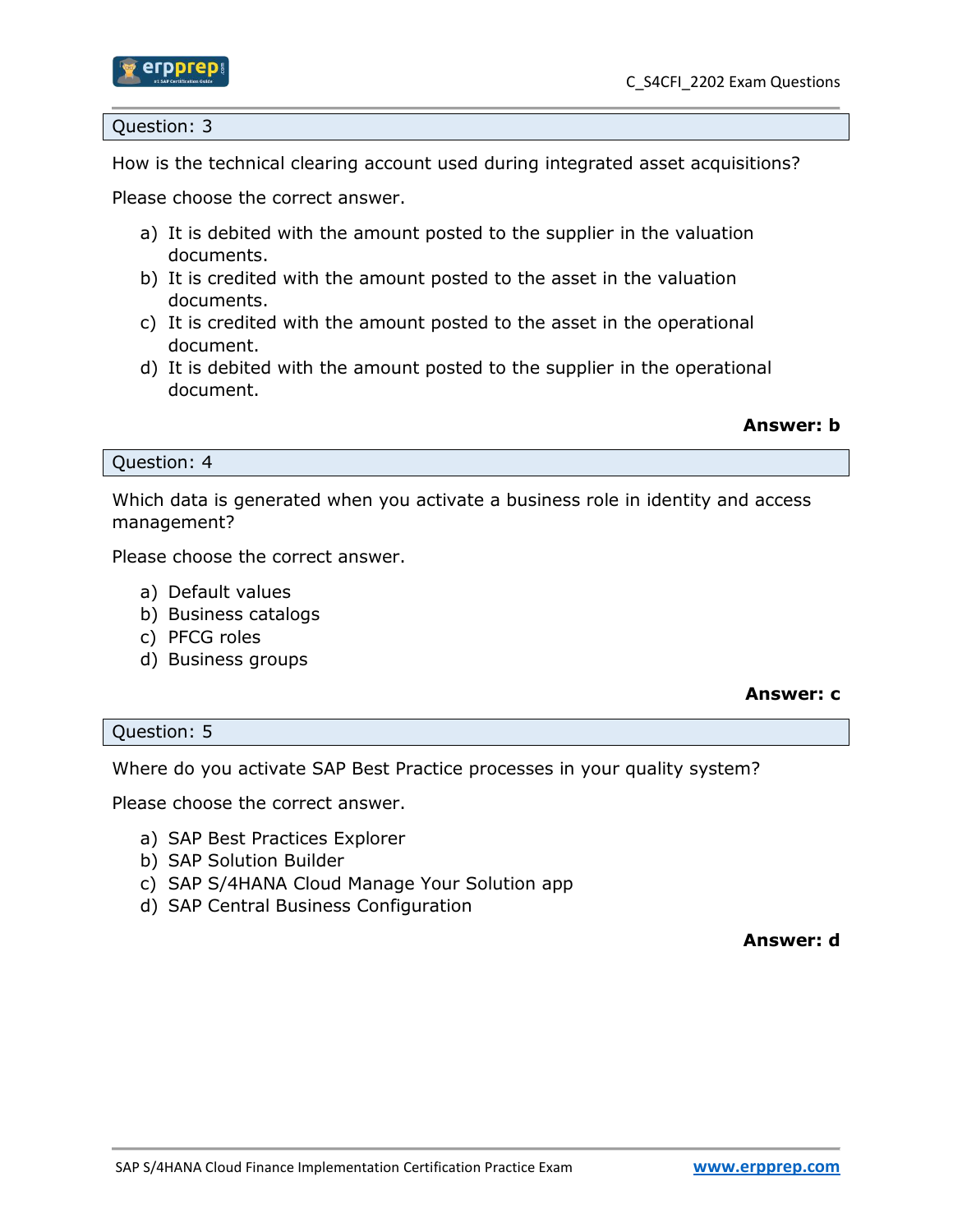

#### Question: 6

What capabilities are available in SAP Central Business Configuration?

There are 2 correct answers to this question.

- a) Provision the quality and production system
- b) Deploy the solution scope
- c) Maintain Business Users
- d) Migrate data

#### **Answer: a, b**

#### Question: 7

In which task is the preliminary configuration information gathered to help the configuration experts gain insight into the customer's current processes? Please choose the correct answer.

- a) Solution Definition
- b) Business Driven Configuration Assessment
- c) Digital Discovery Assessment
- d) Fit-to-Standard Workshops

#### **Answer: d**

#### Question: 8

Which business objects were initially released as part of the SAP One Domain Model?

There are 2 correct answers to this question.

- a) Bank
- b) Workforce person
- c) Material
- d) Cost center

#### **Answer: b, d**

#### Question: 9

According to the SAP Activate methodology, in which phase are the scope item Fitto-Standard workshops executed?

Please choose the correct answer.

- a) Prepare
- b) Realize
- c) Deploy
- d) Explore

#### **Answer: d**